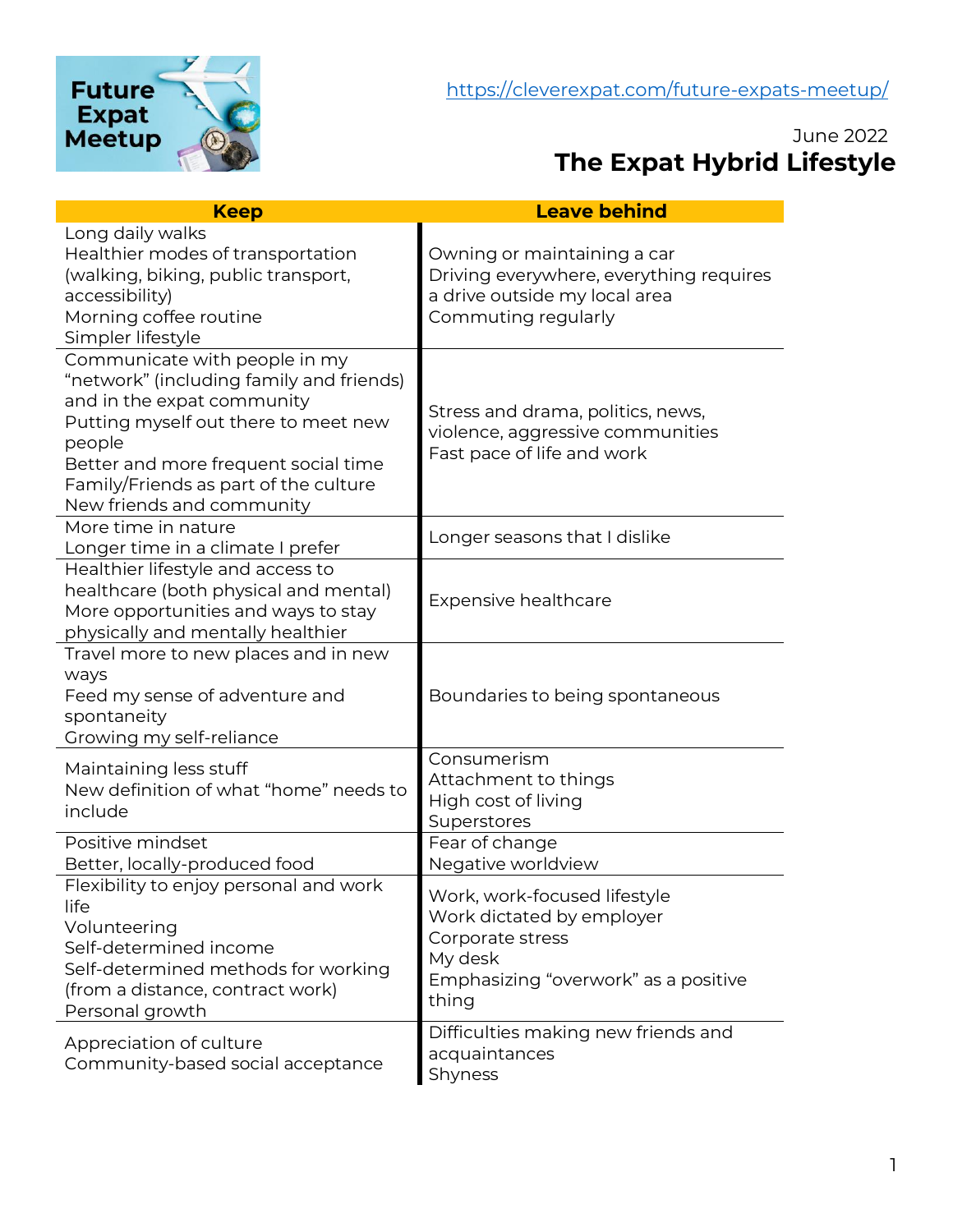<https://cleverexpat.com/future-expats-meetup/>



### June 2022 **The Expat Hybrid Lifestyle**



### **Guiding questions:**

- Planning: How much planning do you need to do to be prepared for a move abroad? Have you researched visas, living conditions, and quality of life in your new home? What are the missing areas that you know will require planning?
- Time: What are your expectations on how you will spend your time? Can you map out a "typical day"? What does it look like? How will your time be spent differently?
- Money: How will you pay for your living expenses? Have you investigated cost-ofliving indicators? Have you factored in travel home to the US?
- Health: What does a healthy life look like to you? Have you researched medical and mental health care and medications? Have you been able to speak with other expats in the area about healthcare options?
- Motivations: What are the reasons you want to become an expat? How will you remind yourself of those reasons? Will you revisit your reasons periodically?
- Stuff: How are you going to manage the physical things in your life? What will you keep, give away, donate, and discard?